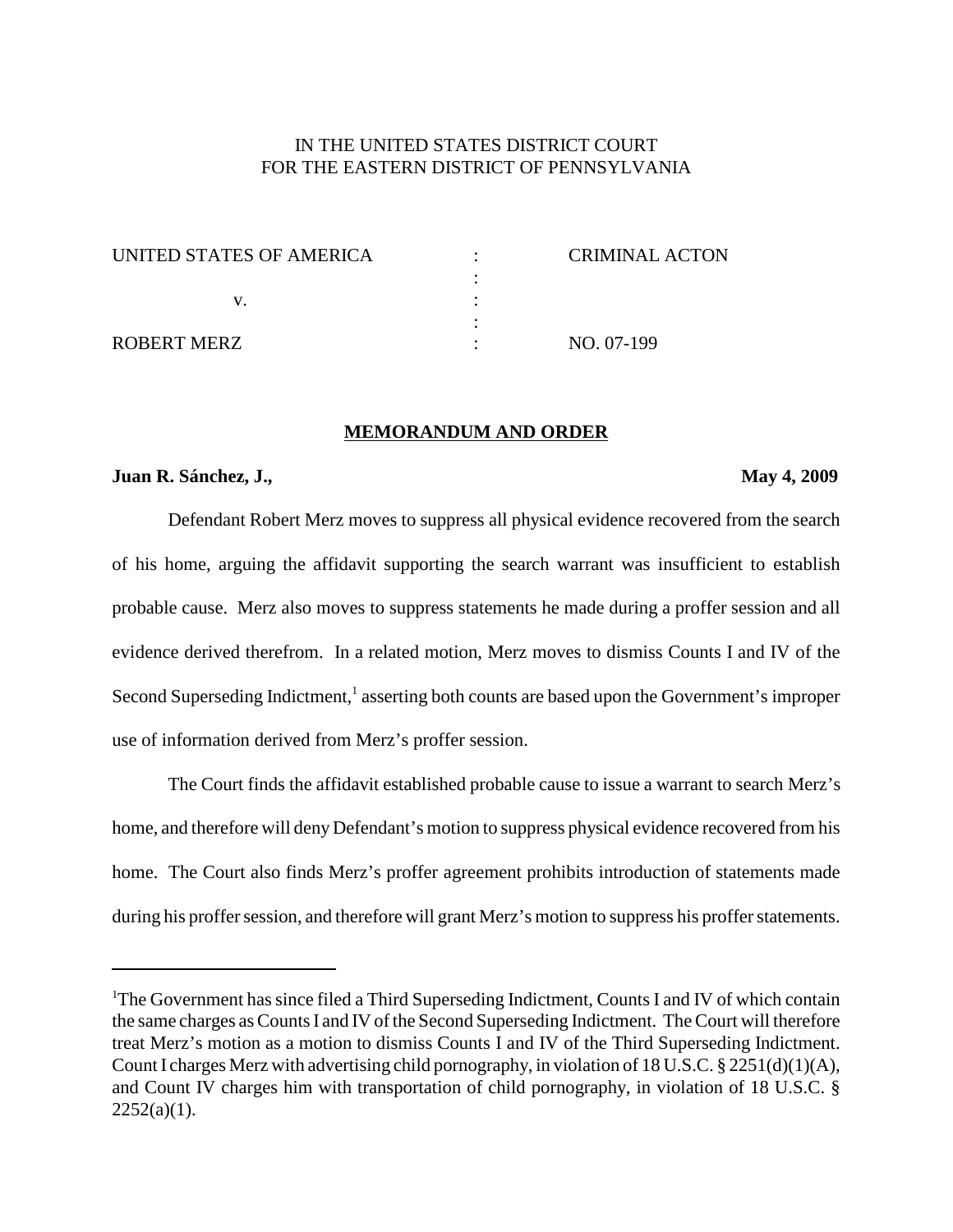The Court concludes introduction of evidence derived from Merz's proffer statement is permissible under the terms of his proffer agreement and governing law. The Court will therefore deny both Merz's motion to suppress evidence derived from his proffer statements and his motion to dismiss Counts I and IV of the Second Superseding Indictment.

The Government moves to admit evidence of Merz's two prior convictions for child molestation to show his propensity to commit sex crimes involving children. The Court concludes evidence of Merz's two prior convictions is admissible under Federal Rule of Evidence 414 and the balancing analysis prescribed by *Johnson v. Elk Lake School District*, 283 F.3d 138 (3d Cir. 2002), and therefore will grant the Government's motion to admit evidence of Merz's prior convictions.

## **FINDINGS OF FACT**

- 1. In July 2006, Special Agent Wade Luders, FBI, learned of the existence of "Ranchi," an Internet site which displayed child pornography. The Ranchi site was a message board  $-$  a website which workslike a bulletin board, at which individuals can post and download text, links, images, videos, and/or other files. Special Agent Luders's investigation revealed the site was located in Japan, and was used for the purpose of posting child pornography and related text.
- 2. Upon entering the Ranchi site, users are directed to read a Frequently Asked Questions and Tutorials section, in which there are posts stating the Ranchi board is used to exchange child pornography and containing tips about how to encrypt files, remove identifying information, and generally evade law enforcement.
- 3. Between July and December 2006, Special Agent Luders downloaded several video and image files from the Ranchi site, each of which depicted children engaged in sexual acts.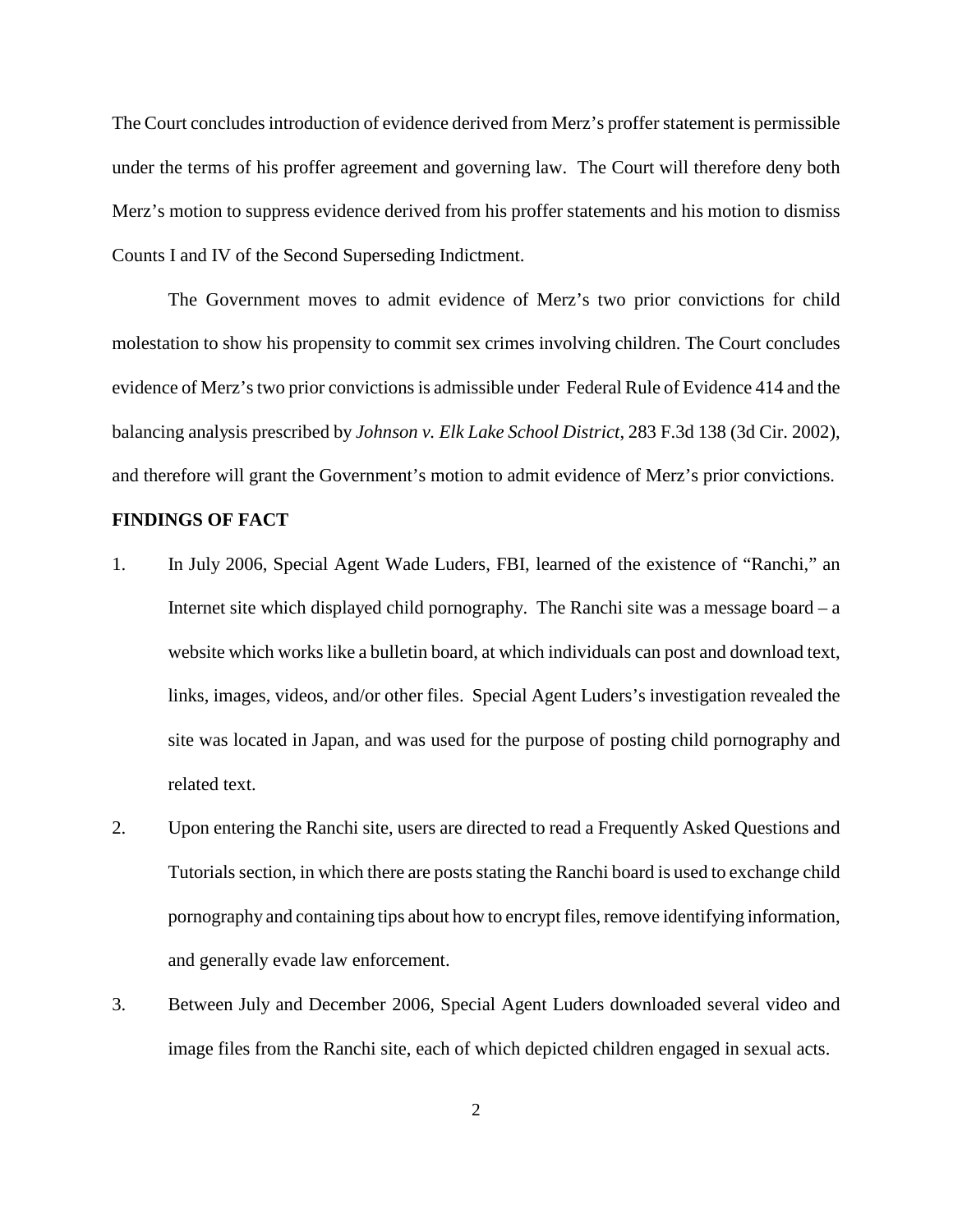- 4. On October 25, 2006, Special Agent Luders, acting undercover, posted two files to the Ranchi board, accompanied by text describing the purported contents of the files. The text provided graphic descriptions of child pornography. Neither file actually contained child pornography.
- 5. When users attempted to download the files, Special AgentLuders's computerrecorded their Internet protocol (IP) addresses. 2
- 6. On October 25, 2006, at 8:05 P.D.T., the IP address 68.80.255.79 was used to attempt to download Special Agent Luders's files. Federal agents used a publicly available website to determine Comcast Cable Communications controlled that IP address.
- 7. On November 10, 2006, Comcast responded to a Department of Justice Administrative Subpoena and provided subscriber information for the user of IP address 68.80.255.79, on October 25, 2006, at 8:05 P.D.T. Comcast identified the subscriber as Paul Merz, at 3094 Agate Street, Philadelphia, Pennsylvania 19134. Defendant Robert Merz resided with his father, Paul Merz, at this address before Defendant Merz's arrest on the instant charges.
- 8. On February 23, 2007, Special Agent Pamela Kirschner averred, in an affidavit (Kirschner affidavit), she had served as an FBI agent since 1997. She stated she was assigned to the Philadelphia division of the FBI's Cyber Crime Squad and had worked primarily on cases involving online crimes against children. She also stated her work had familiarized her with methods and schemes employed by pedophiles.
- 9. In her affidavit, Special Agent Kirschner provided general information about the ways in

<sup>&</sup>lt;sup>2</sup>When a computer user visits a website, the user's IP address is visible to that website. With the assistance of Internet service providers, law enforcement can trace an IP address to a specific subscriber's residence.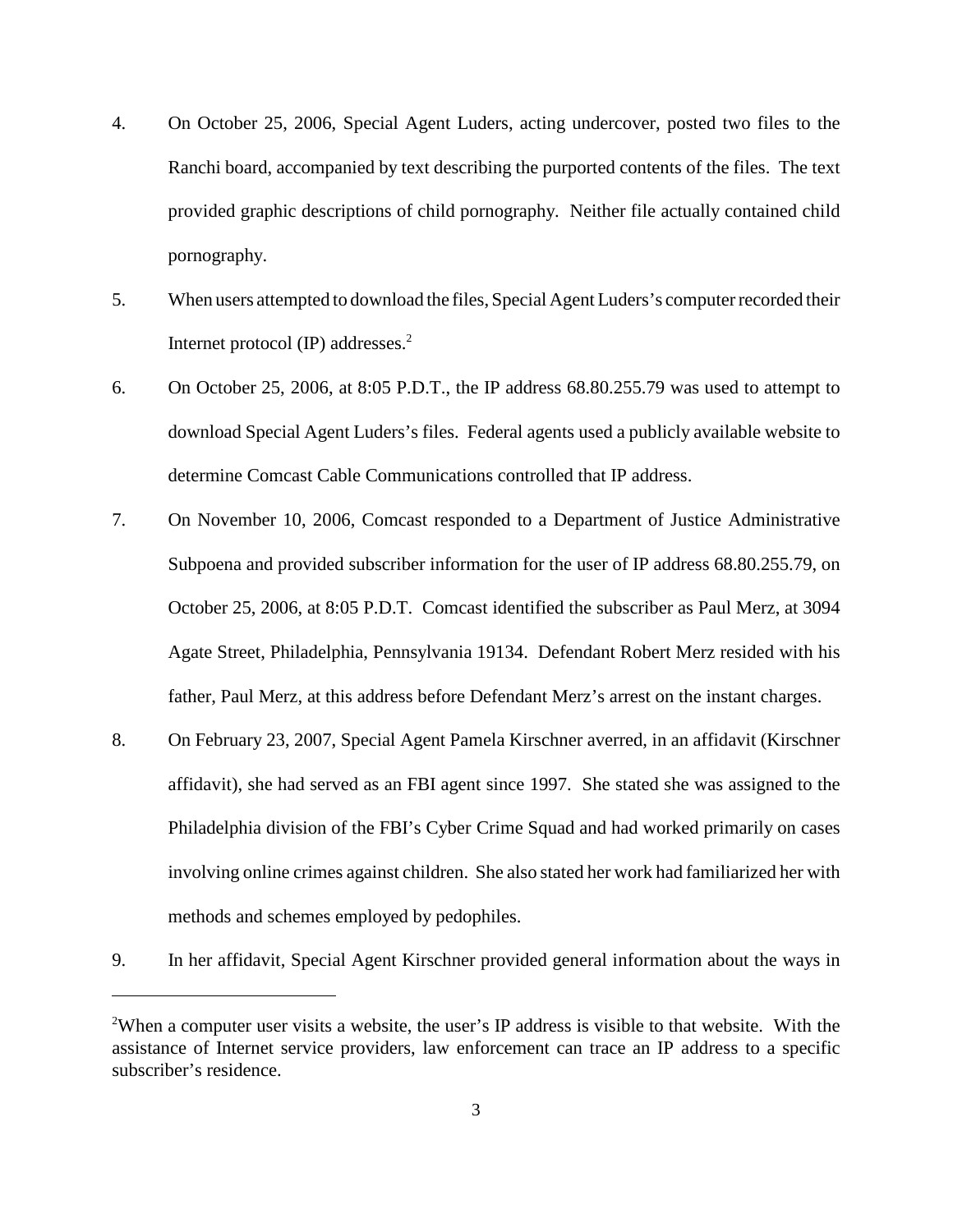which individuals use computers and the Internet to produce, store, and exchange child pornography, including production of pornographic images and videosin digitalformat, open and anonymous communication with other collectors via e-mail, chat, and message boards, and easy storage of massive amounts of child pornography on hard drives and external storage devices.

- 10. Special Agent Kirschner also identified common characteristics among child pornography collectors, including their tendency to retain such materials for extended periods of time and to store them in private, secure locations, such as their homes.
- 11. Special Agent Kirschner outlined the details of Special Agent Luders's online investigation. She opined any user who attempted to download Special Agent Luders's posted files would have done so intentionally and with the belief and expectation the files would contain child pornography.
- 12. Special Agent Kirschner recounted the steps taken by the FBI to ascertain the user of IP address 68.80.255.79. She stated an Internet service provider linked the IP address to the subscriberresidence at 3094 Agate Street, and she detailed herinvestigation of public records and physical surveillance of this address, noting United States Postal Service records indicated both Paul Merz and Robert Merz received mail at that address.
- 13. Based on the Kirschner affidavit, Magistrate Judge L. Felipe Restrepo issued a warrant to search 3094 Agate Street, Merz's residence, and seize any items which could be used to store or convey child pornography, including specific computer equipment. The search warrant also authorized agents to take photographs of the premises.
- 14. The warrant was executed on February 27, 2007. Merz's computer and 106 DVDs were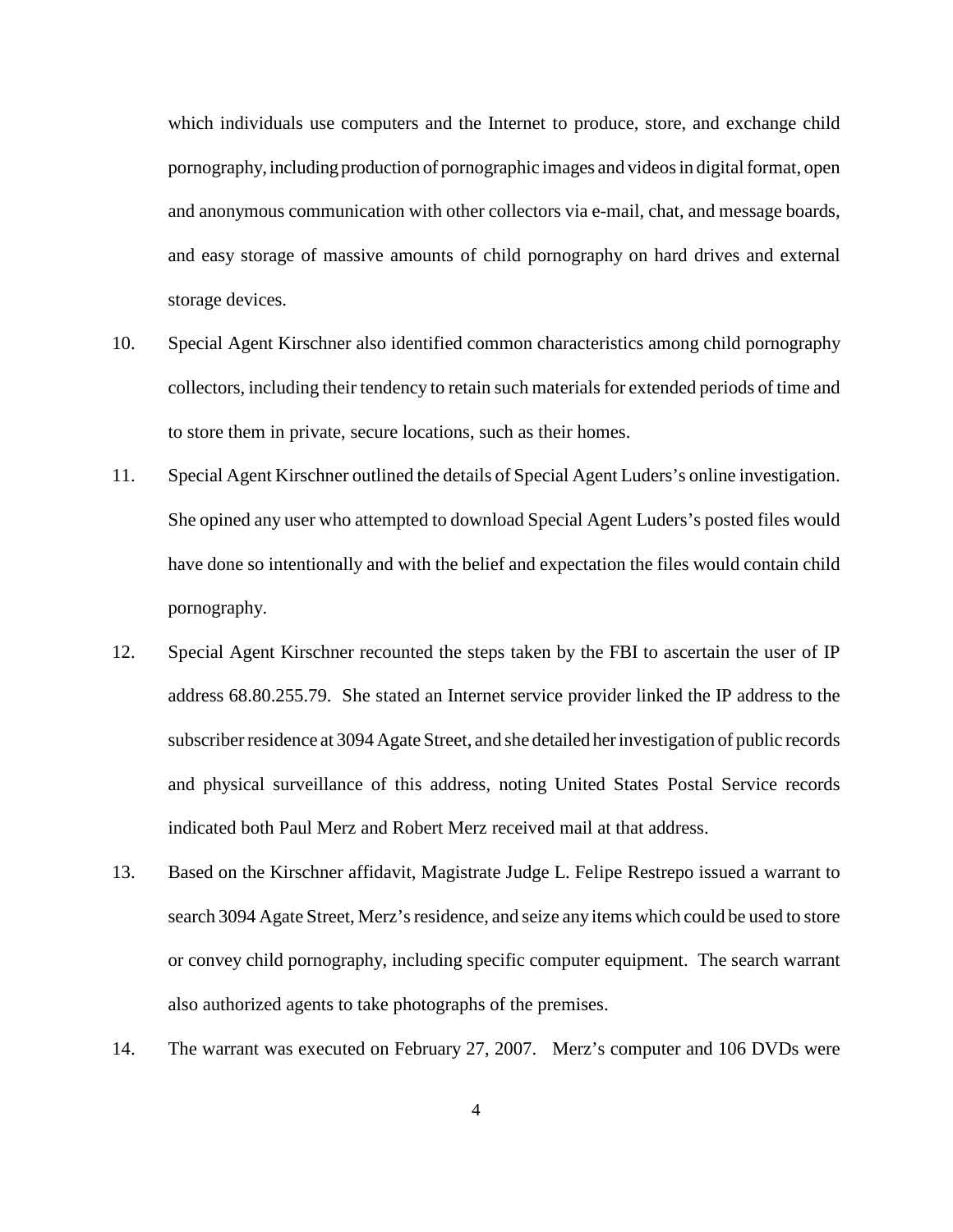recovered from Merz's bedroom.

- 15. On March 6, 2007, the Government filed an Amended Complaint against Merz.
- 16. An Amended Affidavit, filed with the Amended Complaint, described the search of 3094 Agate Street and statements made by Paul and Robert Merz at the scene. Robert Merz told agents, "it's me you want to arrest," and that his father was "not involved" in Merz's activities. Paul Merz stated he requested Comcast Internet service upon his son's request and he (Paul Merz) did not know how to use a computer. The Amended Affidavit also described some of the images of child pornography found on the seized computer and DVDs.
- 17. On March 14, 2007, Merz engaged in an "off-the-record" proffer session with the Government. This discussion took place pursuant to a proffer letter, executed by Assistant United States Attorney Denise Wolf, Merz, and Merz's then-counsel, David Kozlow.
- 18. Regarding use of information gained during the proffer session against Merz, the proffer letter states:

First, no statements made by you [Mr. Kozlow] or your client[Merz], or other information provided by you or your client during the "off-the-record" proffer, will be used directly against your client in any criminal case.

Second, the government may make derivative use of, and may pursue investigative leads suggested by, statements made or information provided by you or your client. That is:

[a] your client waives any right to challenge such derivative use and agrees that such use is proper; and [b] your client agrees that Federal Rule of Criminal Procedure 11(f) and Federal Rule of Evidence 410 does not govern such derivative use.

The proffer letter also stated it "d[id] not constitute a plea agreement or cooperation agreement, nor

[wa]s it a precursor to, or part of, such an agreement."

19. At the proffer session, Merz gave the Government his password to access an Internet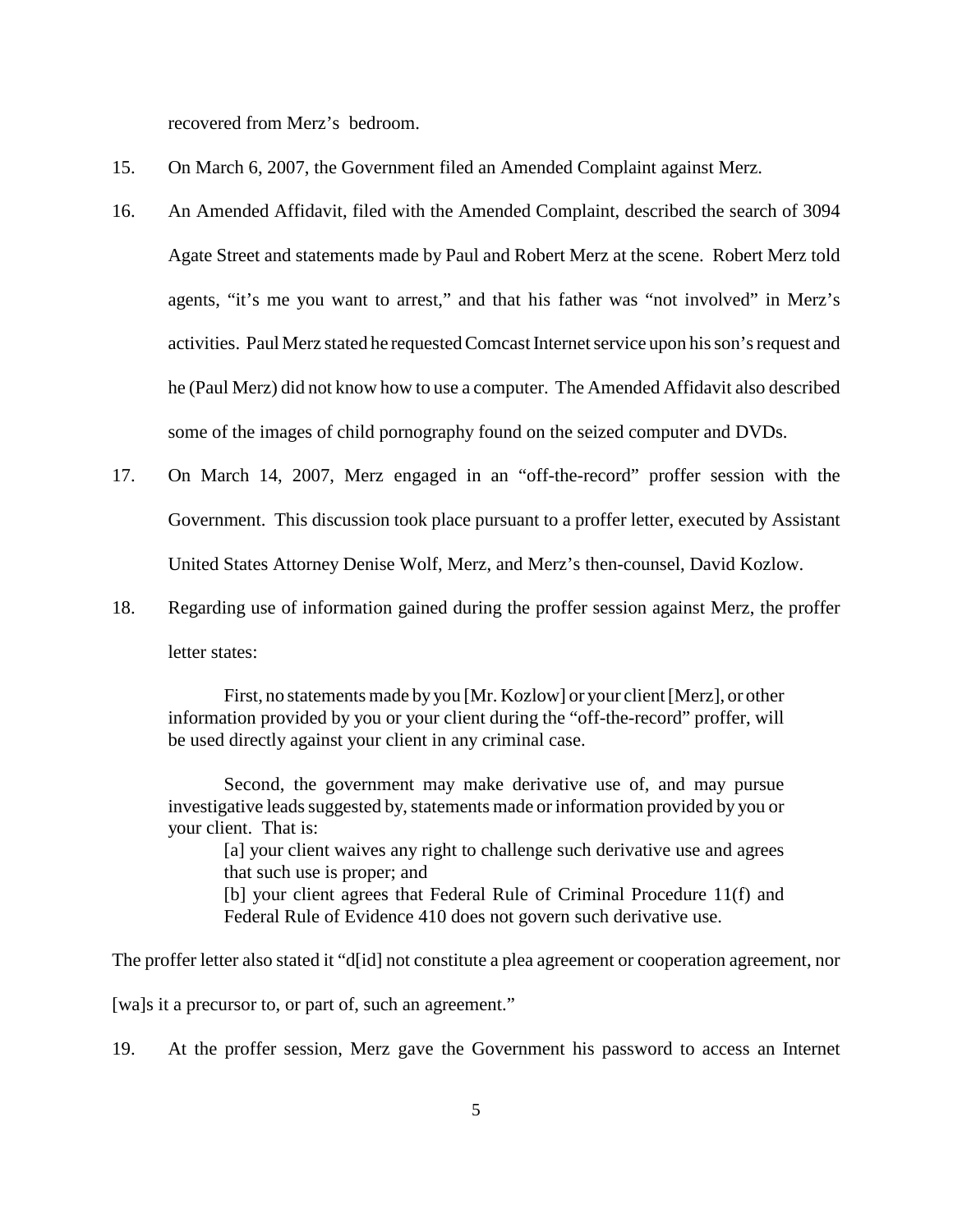message board known as My Kingdom, and signed a separate consent form in which he allowed the Government to use his online identity when interacting with individuals who frequented the My Kingdom site. The Government used Merz's online identity in its investigation in this case.

- 20. At the proffer session, Merz orally agreed to a 60-day extension of time under the Speedy Trial Act, within which the Government could seek an indictment.
- 21. The Government failed to file an indictment or motion for extension by April 5, 2007, the Speedy Trial Act deadline.
- 22. On April 10, 2007, the Government moved for an extension of time under the Speedy Trial Act. Merz opposed this motion.
- 23. On April 11, 2007, the Government filed a motion to dismiss the amended complaint without prejudice. Merz also opposed this motion, arguing the complaint should be dismissed with prejudice. At the conclusion of a hearing held the same day, Magistrate Judge Restrepo granted the Government's motion.
- 24. The grand jury returned an indictment on April 12, 2007, charging Merz with receipt and possession of child pornography.
- 25. On August 1, 2007, Merz, through counsel, withdrew his permission for the Government's use of his online identity, and the Government ceased using Merz's identity.
- 26. On October 25, 2007, the grand jury returned a Superseding Indictment against Merz which added another count – advertising child pornography. The Government used evidence derived from Merz's March 14, 2007 proffer session to show he committed this offense.
- 27. The Government subsequently added the charges of advertising and transportation of child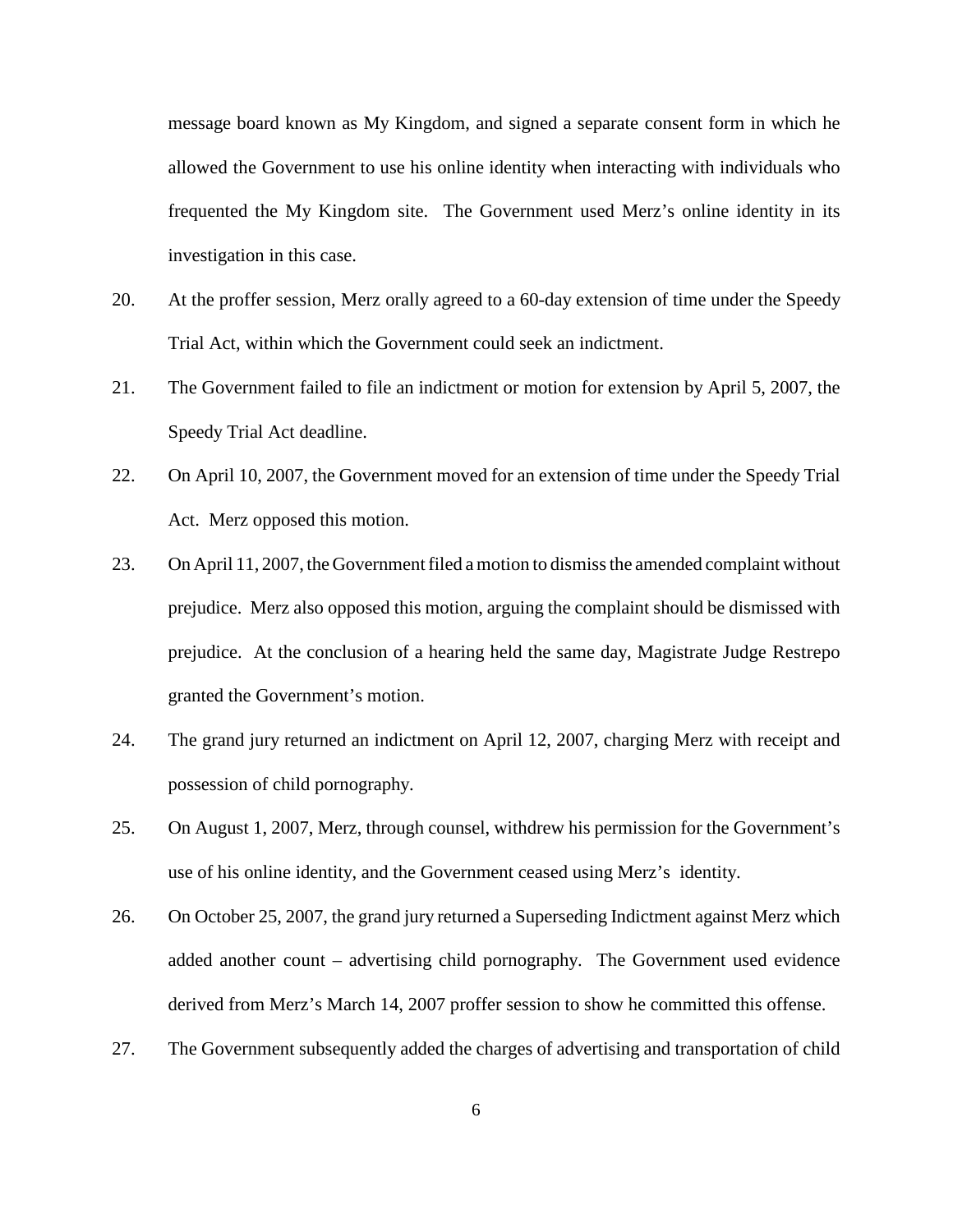pornography in the Second and Third Superseding Indictments.

- 28. On January 31, 2007, Jonathan Adams signed a consent to allow government agents to assume his online presence. Adams told government agents he jointly administered My Kingdom with Merz. Adams pled guilty to child pornography charges in the United States District Court for the District of New Jersey.
- 29. John Hiner, a visitor to the My Kingdom site, pled guilty to child pornography charges in the Eastern District of Virginia.

## **DISCUSSION**

Merz argues all physical evidence recovered from the search of his home should be suppressed because the affidavit supporting the search warrant did not establish probable cause. Merz argues the Kirschner affidavit failed to provide probable cause because the files Special Agent Luders posted did not contain child pornography, and, even if they had, there was an insufficient link between Merz's IP address and his home to establish probable cause to search his home. Merz also asserts the Kirschner affidavit was defective because it was based upon stale information.

"The task of the issuing magistrate is simply to make a practical, common-sense decision whether, given all the circumstances set forth in the affidavit before him, there is a fair probability that contraband or evidence of a crime will be found in a particular place." *Illinois v. Gates*, 462 U.S. 213, 238 (1983). When reviewing a magistrate judge's finding of probable cause, this Court "must uphold the finding if the affidavit on which it was based provided a substantial basis for finding probable cause." *United States v. Hodge*, 246 F.3d 301, 305 (3d Cir. 2001). The Court "need not determine whether probable cause actually existed, but only whether there was a substantial basis for finding probable cause." *Id.* (citation and internal quotation marks omitted).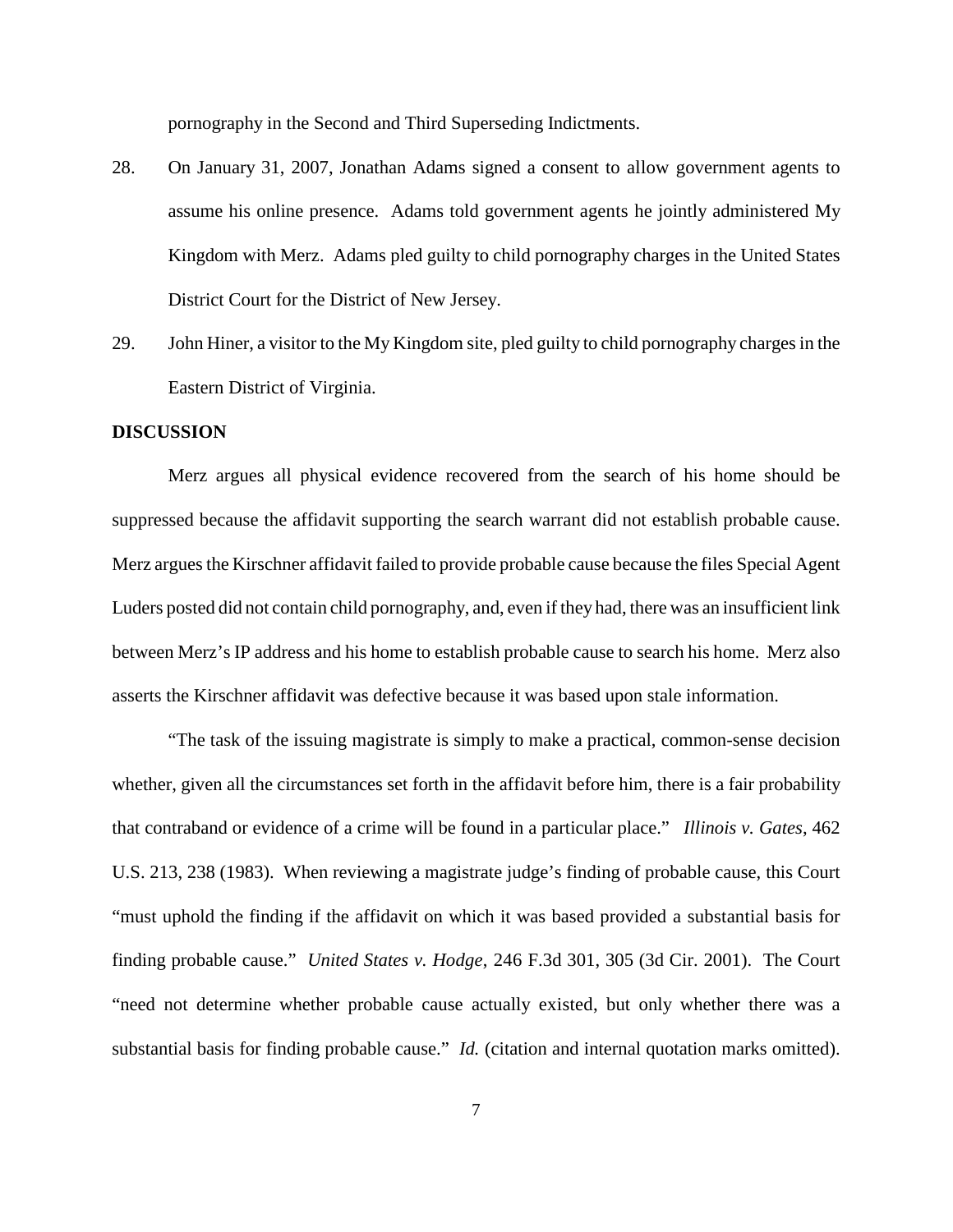"Age of the information supporting a warrant application is a factor in determining probable cause. If too old, the information is stale, and probable cause may no longer exist." *United States v. Harvey*, 2 F.3d 1318, 1322 (3d Cir. 1993) (citations omitted). Age is not the sole determinative factor of staleness, however, and courts "must also examine the nature of the crime and the type of evidence." *Id.*

The Kirschner affidavit set forth sufficient facts for the magistrate judge to conclude there was a "fair probability" child pornography would be found at Merz's residence. The affidavit described attempts by a user of an IP address registered to Merz's residence to download the files posted by Special Agent Luders. Such files were advertised as containing child pornography, and were posted to a website that provided links to child pornography. The download attempts provided a "substantial basis" for the magistrate judge's conclusion there was a "fair probability" child pornographywould be found at Merz's address. Furthermore, because Special Agent Kirschner was an experienced FBI agent familiar with online crimes perpetrated against children, the magistrate judge was entitled to give substantial weight to her conclusion there likely would be child pornography found in Merz's residence. *See United States v. Whitner*, 219 F.3d 289, 296 (3d Cir. 2000) ("The issuing judge or magistrate may give considerable weight to the conclusions of experienced law enforcement officers regarding where evidence of a crime is likely to be found and is entitled to draw reasonable inferences about where evidence is likely to be kept, based on the nature of the evidence and the type of offense.") (citation and internal quotation marks omitted).

The Court also concludes there was a sufficient connection between the IP address recorded by Special Agent Luders and the physical location to which the IP address was linked to establish probable cause to search the physical location. In *United States v. Perez*, 484 F.3d 735 (5th Cir.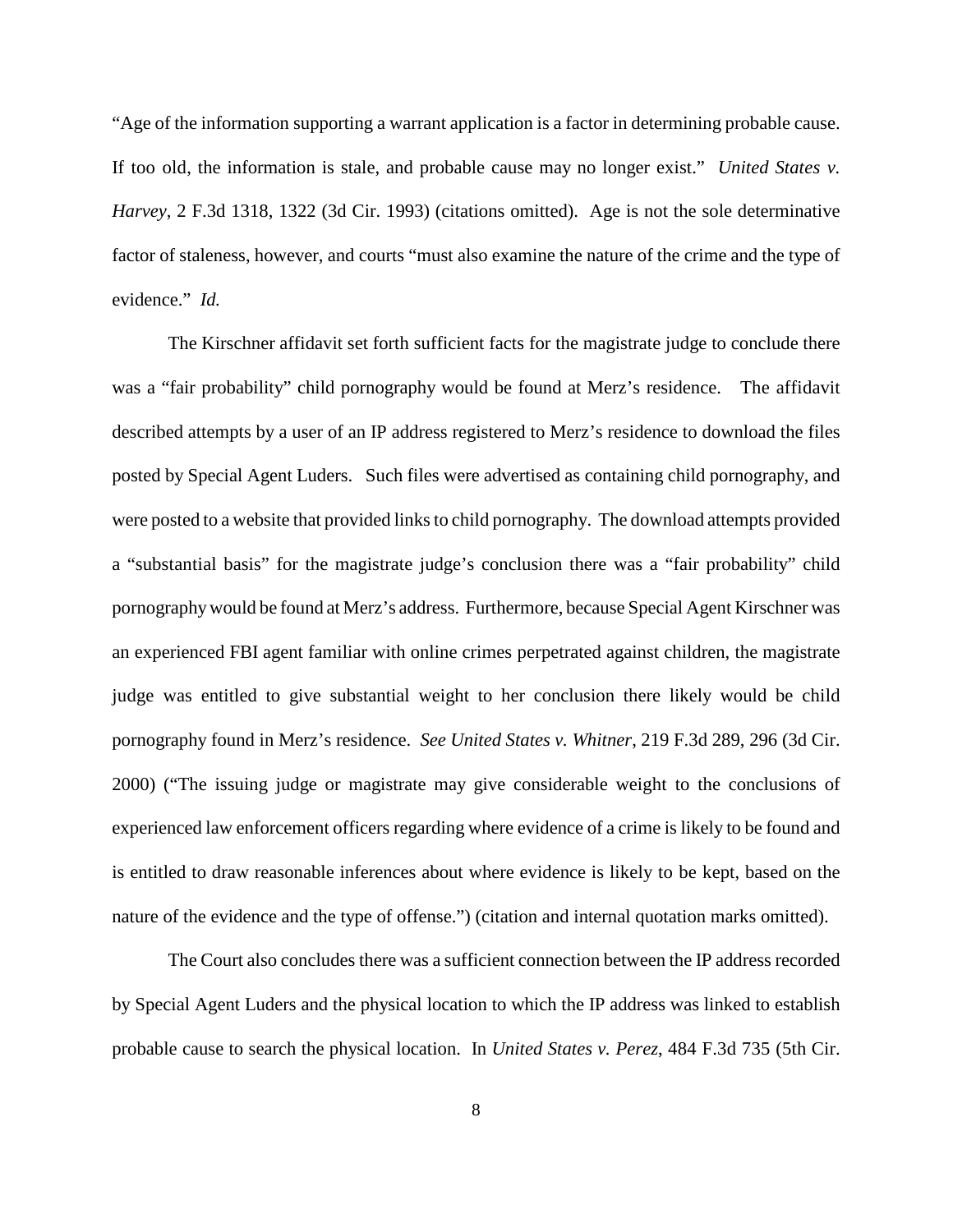2007), the Fifth Circuit concluded an affidavit which linked an IP address with the transmission of child pornography established probable cause to search the physical address at which the subscriber using the IP address was registered. *Id.* at 740. The *Perez* court reasoned: "[T]hough it was possible that the transmissions originated outside of the residence to which the IP address was assigned, it remained likely that the source of the transmissions was inside that residence." *Id.* In addition, two other district courts have denied suppression of evidence recovered from residential searches executed pursuant to warrants based upon affidavits similarly linking IP addresses to residential addresses. <sup>3</sup> *See United States v. Carter*, 549 F. Supp. 2d 1257 (D. Nev. 2008); *United States v. Vosburgh*, No. 07-cr-171 (E.D. Pa. Sept. 13, 2007). The Court concludes the magistrate had a substantial basis for his conclusion there was a fair probability child pornography would be found at the residence of the registered user who attempted to download child pornography.

The four-month delay between Special Agent Luders's undercover investigation and procurement of the warrant to search Merz's residence did not render the information supporting the warrant stale. The Kirschner affidavit explained that child pornography collectors retain their collections for lengthy periods, and the Third Circuit and other federal circuits have concluded that, in child pornography cases, a four-month delay does not establish staleness. *See United States v.*

<sup>&</sup>lt;sup>3</sup>In arguing there was an insufficient link between Merz's IP address and his home to establish probable cause to search his home, Merz relies on *United States v. Zimmerman*, 277 F.3d 426 (3d Cir. 2002). In *Zimmerman*, the Third Circuit concluded a warrant lacked probable cause for a residential search because, among other reasons, the pornographic video clip in question "may well have been located in cyberspace, not in [the defendant's] home." *Id.* at 435. *Zimmerman* is inapposite, however, because the affidavit supporting the defective search warrant did not suggest Zimmerman downloaded the video clip. *Id.* In this case, the Kirschner affidavit describes multiple attempts, made by IP address user 68.80.255.79, to download files which purported to be child pornography. Such affirmative attempts to locate, capture, and save such files suggest child pornography was likely to be "physically present" in the residence linked to the IP address. *See id.*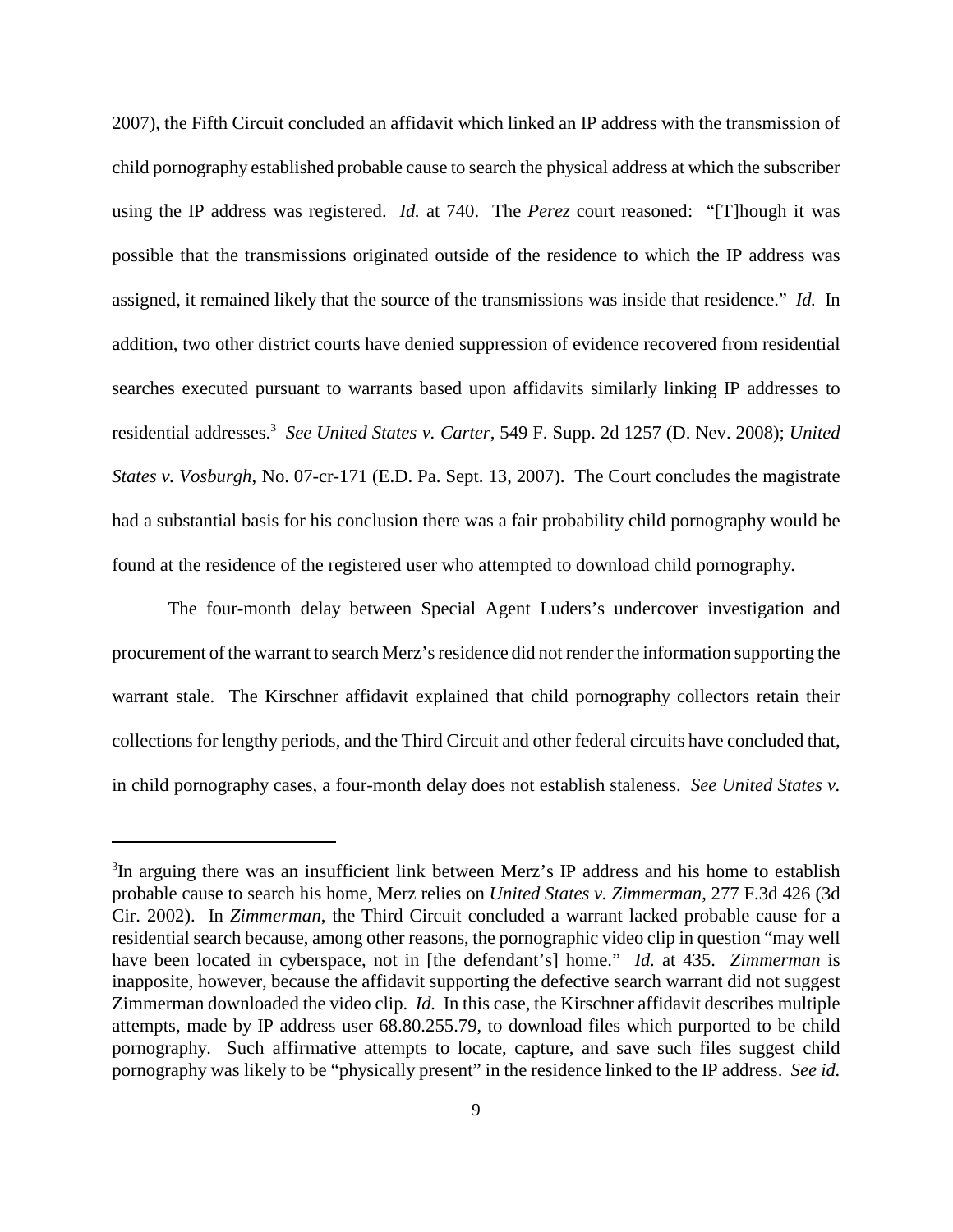*Harvey*, 2 F.3d 1318, 1322-23 (3d Cir. 1993) (concluding information between two- and fifteenmonths old was not stale where affiant, an FBI agent, stated pedophiles like the defendant rarely, if ever, dispose of child pornography); *United States v. Eberle*, 266 Fed. Appx. 200, 205-06 (3d Cir. Feb. 25, 2008) (affirming district court's conclusion that three-and-a-half year old information was not stale in part because affiant, an FBI agent, explained that individuals retain child pornography for extended periods of time); *see also United States v. Morales-Aldahondo*, 524 F.3d 115, 119 (1st Cir. 2008) (over three years); *United States v. Gourde*, 440 F.3d 1065, 1071 (9th Cir. 2006) (*en banc*) (less than four months); *United States v. Newsom*, 402 F.3d 780, 783 (7th Cir. 2005) (one year); *United States v. Chrobak*, 289 F.3d 1043, 1046 (8th Cir. 2002) (three months); *United States v. Hay*, 231 F.3d 630, 636 (9th Cir. 2000) (six months); *United States v. Horn*, 187 F.3d 781, 786-87 (8th Cir. 1999) (over three months); *United States v. Lacy*, 119 F.3d 742, 745-46 (9th Cir. 1997) (ten months).

Even if the search warrant in this case were not based upon probable cause, the good-faith exception to the exclusionary rule, established by*United States v. Leon*, 468 U.S. 897 (1984), would apply in this case. The good-faith exception requires this Court to deny a suppression motion where "an officer executes a search warrant in objectively reasonable reliance on a warrant's authority." *Hodge*, 246 F.3d at 305. "The test for whether the good faith exception applies is whether a reasonably well trained officer would have known that the search was illegal despite the magistrate judge's authorization." *Id.* at 307 (alteration, citations, and internal quotation marks omitted). "Searches pursuant to a warrant will rarely require any deep inquiry into reasonableness. . . ." *Leon*, 468 U.S. at 922 (alteration and internal quotation marks omitted). Even if the search warrant in the instant matter were defective, the good-faith exception would apply because it was objectively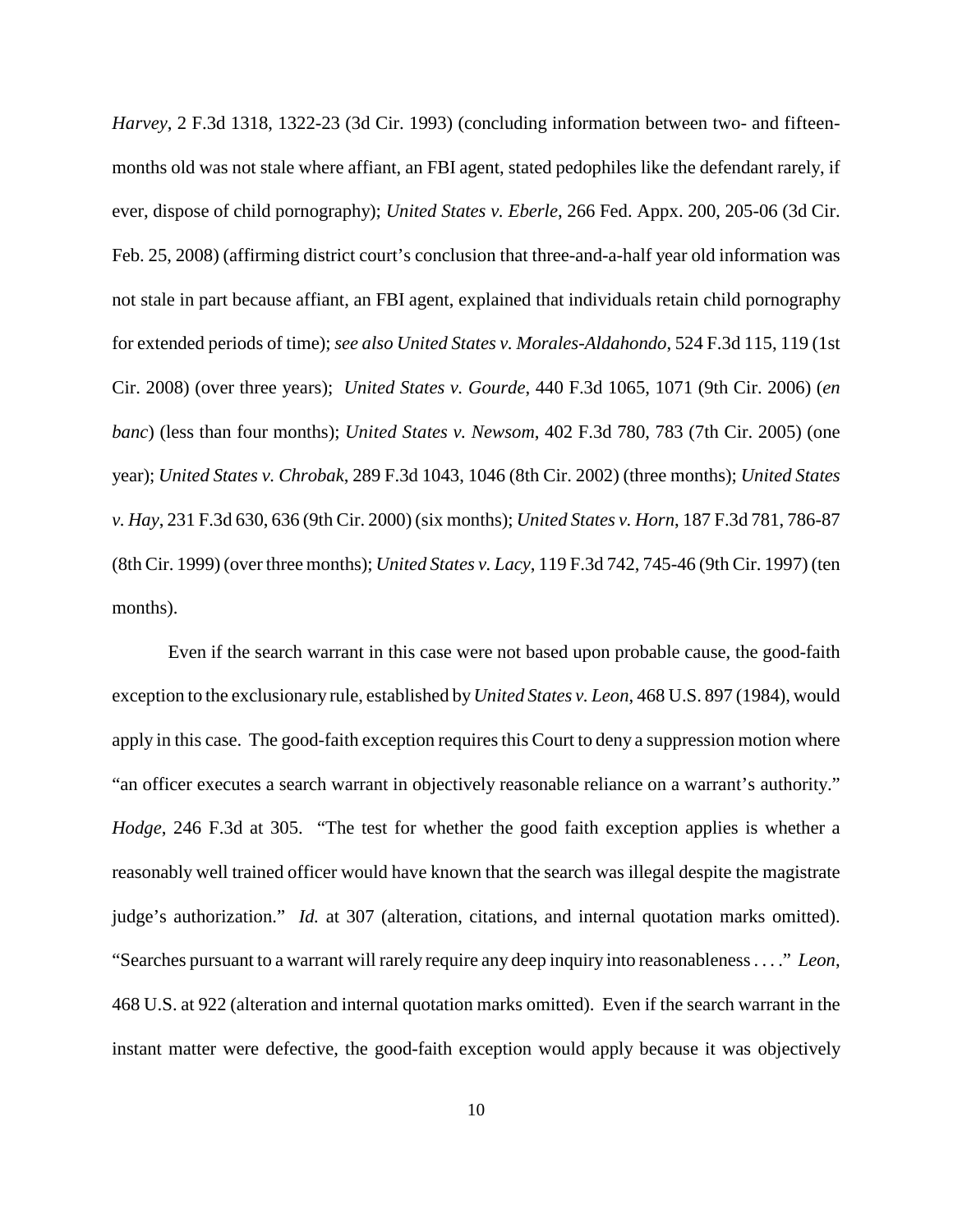reasonable for an officer to rely upon the authority of the search warrant based upon an affidavit detailing criminal activity on the Ranchi web site, the connection between Merz's residence and such activity, and typical use of the Internet by individuals who collect child pornography.

Merz moves to suppress statements made during his March 14, 2007 proffer session. The letter memorializing the agreement between Merz and the Government regarding Merz's proffer provides: "no statements made by [Merz's then-counsel] or [Merz], or other information provided by [Merz'sthen-counsel] or [Merz] during the 'off-the-record' proffer, will be used directly against [Merz] in any criminal case." Thus, to the extent Merz's motion seeks to suppress statements made by himself or his then-counsel during his proffer discussion, his motion will be granted.

Merz also argues derivative evidence gathered by the Government as a result of information provided pursuant to his proffer should also be suppressed. <sup>4</sup> Merz contends derivative evidence should be suppressed because he understood from the proffer agreement he would have the opportunity to receive a reduced sentence as long as he provided truthful and complete information to the Government, and he contends he has provided such information. <sup>5</sup> *See United States v. Baird*, 218 F.3d 221, 229 (3d Cir. 2001) ("The government may not rely upon a rigid and literal construction of the terms of a plea or cooperation agreement. . . . Courts must determine whether the government's conduct was inconsistent with what was reasonably understood by defendant when

<sup>&</sup>lt;sup>4</sup>Merz does not identify precisely what evidence he seeks to suppress, but it appears he seeks to suppress additional information regarding Merz's alleged wrongdoing gathered by the Government when its agents accessed the My Kingdom website using Merz's password and online identity.

<sup>&</sup>lt;sup>5</sup>The Government disputes Merz's account of his willingness to cooperate, arguing Merz unilaterally stopped cooperating when he reneged on his verbal agreement to a continuance and opposed the Government's motions related to its failure to meet the Speedy Trial deadline. The Court need not determine which party terminated plea discussions, however, because the plain language of the proffer letter controls the Government's use of derivative evidence.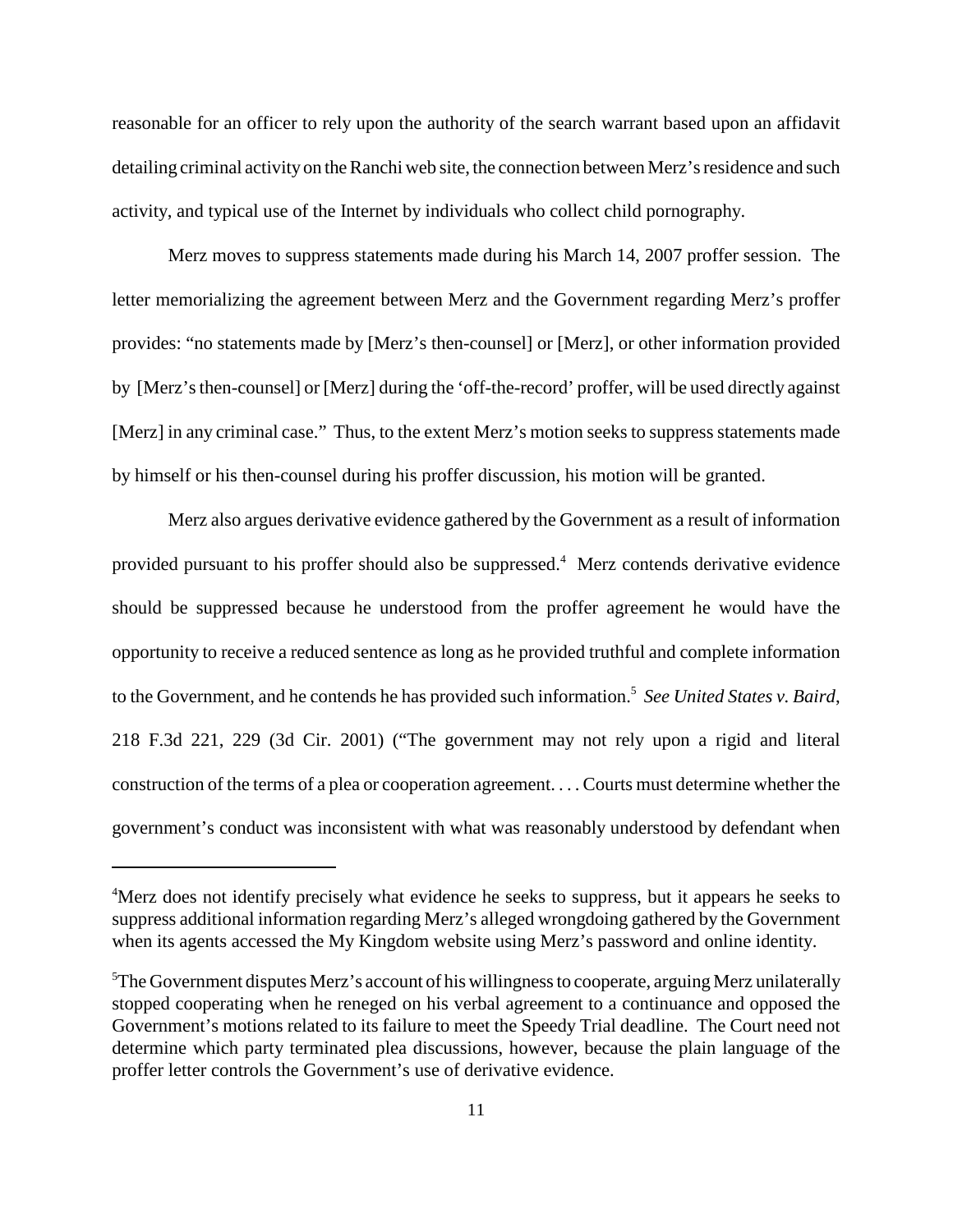entering the plea of guilt.") (citations omitted). Merz contends the Government's use of derivative evidence to charge him with additional counts, which expose him to a much greater prison sentence, is inconsistent with his understanding of the proffer agreement.

Merz's proffer letter provides: "the government may make derivative use of, and may pursue investigative leads suggested by, statements made or information provided by [Merz's then-counsel] or [Merz]." In the letter, Merz agreed to "waive[] any right to challenge such derivative use and agree[d] such use is proper." The Ninth and Eleventh Circuits have concluded similar proffer agreements prohibited only use of defendants' statements made during proffer sessions and affirmed admissibility of evidence derived from such statements. *See United States v. Pielago*, 135 F.3d 703 (11th Cir. 1998) (concluding the government did not violate its proffer agreement by introducing testimony of a cooperative witness whose existence was revealed to the government during the defendant's proffer); *United States v. Chiu*, 109 F.3d 624 (9th Cir. 1997) (concluding the government did not violate its proffer agreement where it used the defendant'sstatementsto prepare government witnesses for trial testimony). An unpublished Third Circuit opinion, *United States v. Carter*, 176 Fed. Appx. 246 (3d Cir. Apr. 18, 2006), is also instructive. In *Carter*, the defendant claimed the government's contact with co-conspirators he had named in the proffersession violated the government's agreement not to use his proffer statements against him. *Id.* at 249-50. The proffer letter terms at issue in *Carter* were identical to those in this case. *See id.* at 249 (quoting proffer letter language). The court rejected the defendant's argument, concluding discussions with coconspirators constituted use of the defendant's information "for the purpose of developing derivative evidence." *Id.* at 249. Similarly, Merz's arguments regarding his understanding of his proffer agreement must be rejected in favor of the proffer letter's express terms. In the letter, Merz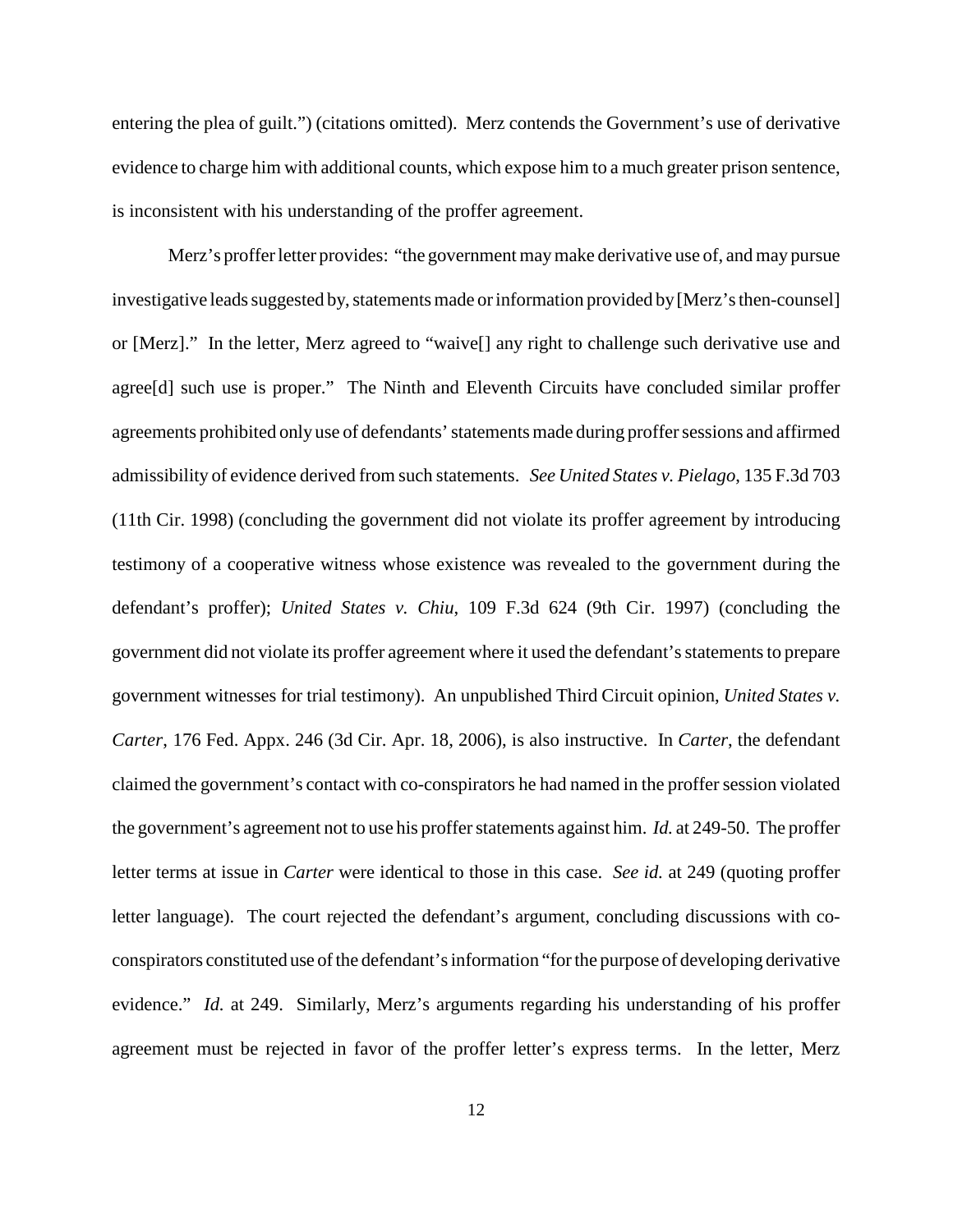expressly agreed the Government was free to use any evidence derived from his proffer statements or investigative leads based upon such statements. Therefore, Merz's motion to suppress evidence derived from his proffer will be denied.

Merz moves to dismiss Counts I and IV of the Third Superseding Indictment, charging him with advertising and transportation of child pornography, on the ground that they are based on improper use of evidence derived from Merz's proffer session and post-proffer cooperation. Merz claims the Government gathered the evidence underlying Counts I and IV, including the discovery of a witness against him, when Merz allowed federal agents to use his My Kingdom password and assume his online identity.

Merz asserts the Government has a duty of good faith in its dealings with cooperating defendants. *Cf. United States v. Isaac*, 141 F.3d 477 (3d Cir. 1998) (concluding a duty of good faith attachesto plea agreements and district courts have jurisdiction to evaluate whether the government complied with this duty where a defendant claims a bad-faith failure to file a downward departure motion); *see also United States v. Floyd*, 428 F.3d 513 (3d Cir. 2005) (recognizing the good-faith requirement imposed by *Isaac*). Merz asserts the Government breached its duty of good faith when it terminated plea negotiations and used information derived from his proffer session and online consent to add additional counts in superseding indictments. <sup>6</sup> Merz argues he therefore should be afforded equitable immunity from prosecution on Counts I and IV.

As a general matter, the Government's prosecutorial decisions are subject to review only for

<sup>&</sup>lt;sup>6</sup>As a factual matter, the Government agrees it used evidence derived from Merz's proffer to show he committed the offense of advertising child pornography, but also identifies sources independent of the proffer session from which it gathered information to add new counts in the superseding indictments, including forensic examination of Merz's computer after its seizure and the cooperation of Adams prior to Merz's proffer session.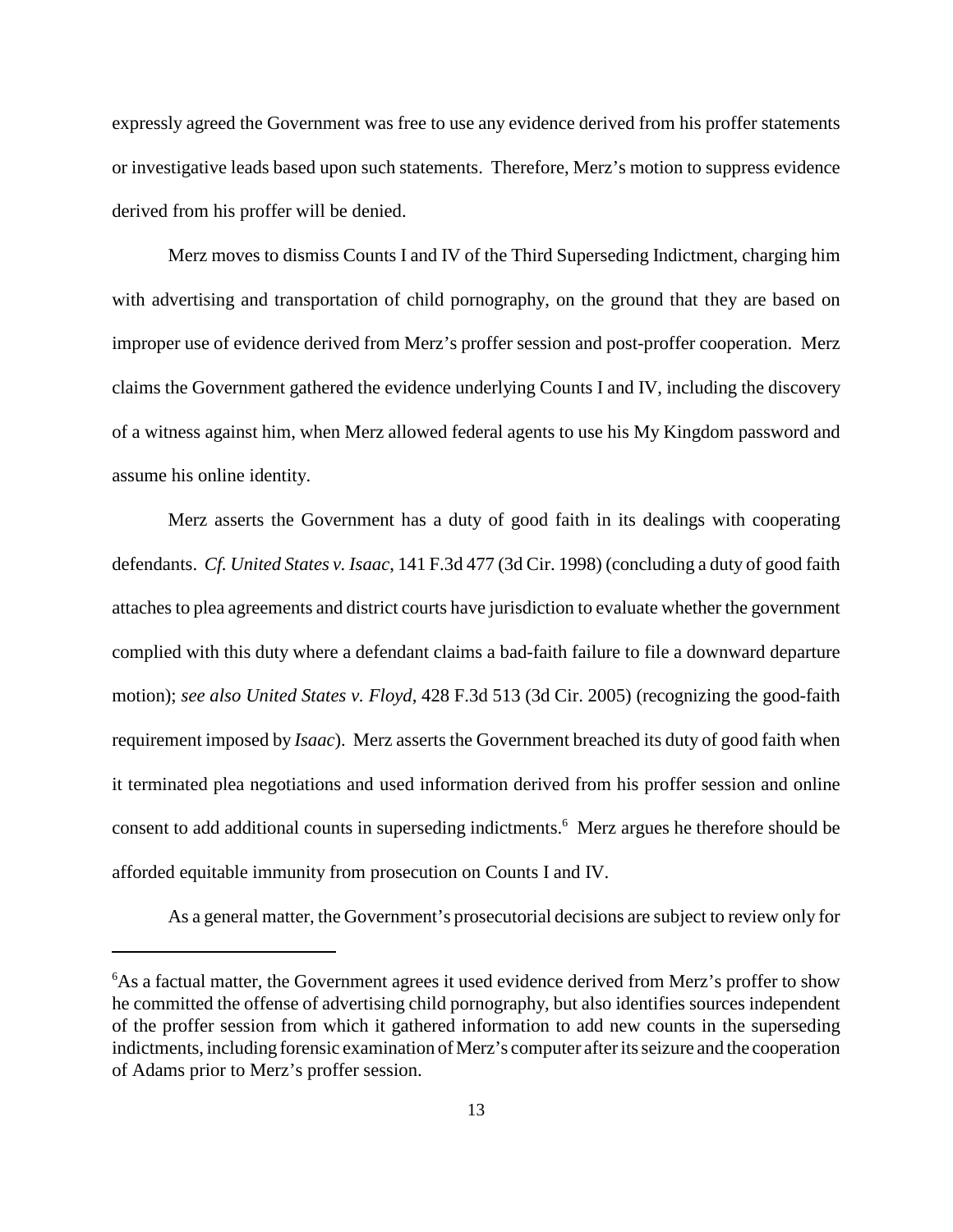conformity with the Constitution. *See Wayte v. United States*, 470 U.S. 598, 607 (1985) ("In our criminal justice system, the Government retains broad discretion as to whom to prosecute. So long as the prosecutor has probable cause to believe that the accused committed an offense defined by statute, the decision whether or not to prosecute, and what charge to file or bring before a grand jury, generally rests entirely in his discretion.") (alteration, citations, and internal quotation marks omitted). This principle of broad discretion is applicable in the context of the Government's prosecution of a cooperating defendant. *See Wade v. United States*, 504 U.S. 181 (1991) (holding the government's failure to seek downward departure in the defendant's sentencing, after the defendant had provided information that led to the arrest of another drug dealer, wasreviewable only for constitutional infirmity, such as use of race or religion as a basis for the prosecutorial decision). Merz has not alleged the Government's decision to prosecute him on the additional counts of the superseding indictments was based upon unconstitutional considerations.

*Isaac* creates an exception to the rule that prosecutorial discretion is generally nonreviewable. Under *Isaac*, a district court is empowered to examine whether the government complied with its duty of good faith where a defendant claims a bad-faith failure to file a downward departure motion. *Id.* at 484. The Government asserts the good-faith duty imposed by *Isaac* is inapplicable here because it attaches only to plea agreements. Certain passages in *Isaac* support the Government's contention. *See* 141 F.3d at 481 ("[I]t is clear that, in the absence of a plea agreement, a district court has an extremely limited role in reviewing the government's refusal to move for a departure."); *id.* ("[W]here the defendant has not entered a plea agreement, it is clear that the prosecutor has almost unreviewable discretion over whether to file a substantial assistance motion."); *id.* at 482 ("In the absence of a plea agreement, review is allowed only for an unconstitutional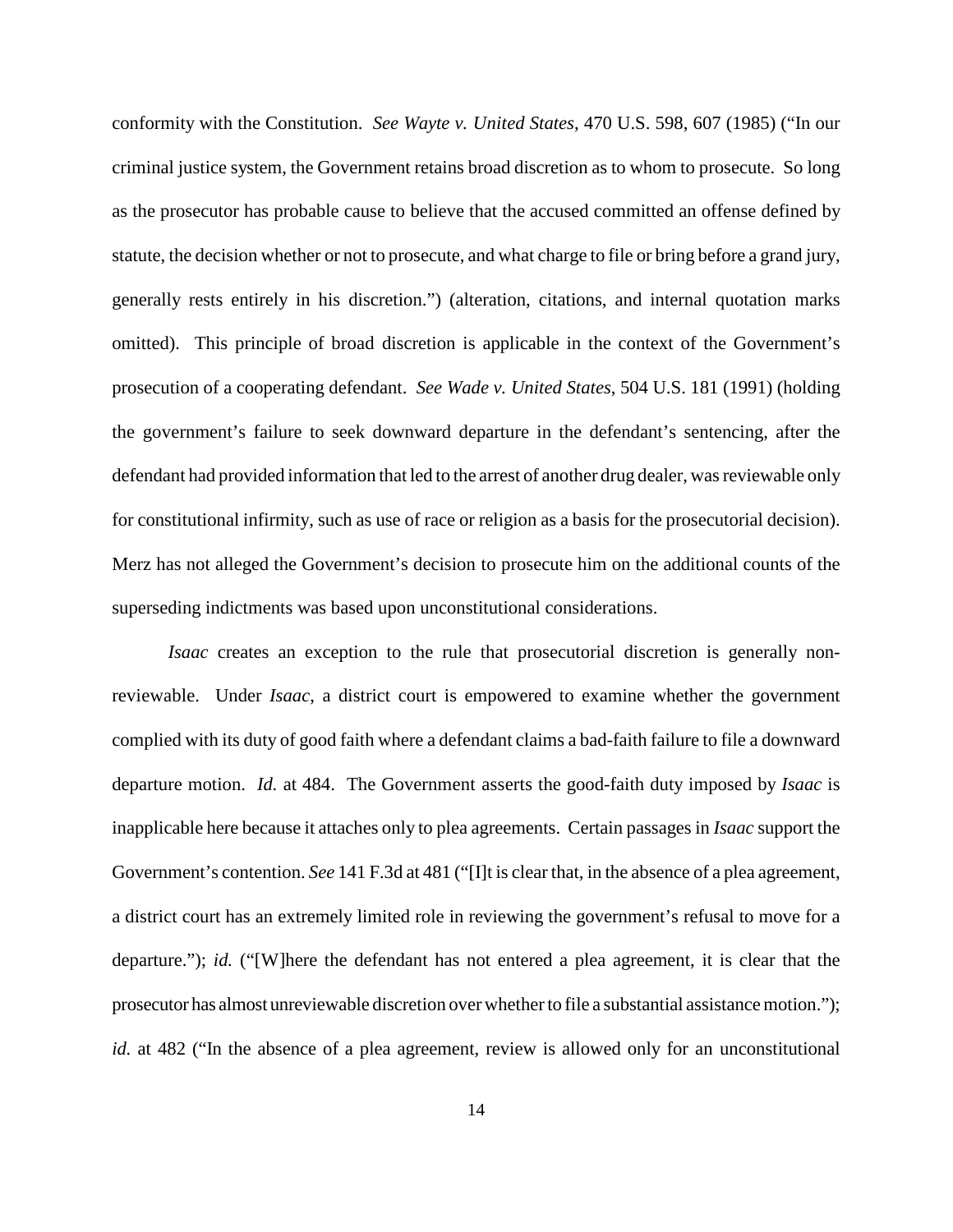motivation."). On the other hand, *Isaac*'s conclusion that a duty of good faith attaches to plea agreements appears to rest upon the existence of a contractual relationship between the Government and the defendant. *See id.* at 482 ("The scope of review given a prosecutor's refusal to make a substantial assistance motion under § 5K1.1 is thus dependent upon the existence of a contractual relationship between the defendant and the government."); *id.* at 483 ("All that our decision requires of the district courts is that they apply settled principles of contract law to a particular type of contract."). The Government appears to concede the existence of such a relationship between itself and Merz in the instant case when it argues the proffer letter should be construed according to principles of contract law. *See* Gov't Br. in Opp'n to Def.'s Omnibus Mot. for Pretrial Relief at 14 ("Defendant's nearsighted view of the proffer agreement, and his attempt to 'cherry pick' its provision is wholly inconsistent with the principles of contract law that govern construction of proffer agreements."); *see also United States v. Hardwick*, 544 F.3d 565, 570 (3d Cir. 2008) ("A proffer agreement is a contract and its terms must be read to give effect to the parties' intent.").

In this case, however, the Court need not decide whether the duty of good faith imposed by *Isaac* extends to a proffer agreement because the Court concludes the Government's prosecution is not being conducted in bad faith.<sup>7</sup> The proffer letter's terms, to which Merz agreed, expressly authorize use of derivative evidence. Therefore, the Government's use of such evidence to bring

 $\sigma$ The Government also asserts its termination of plea negotiations was not in bad faith because it cut off negotiations only after Merz refused to cooperate, as evidenced byMerz'sretraction of his verbal agreement to extend the Speedy Trial deadline, opposition of the Government's motions in connection with the Speedy Trial deadline, and withdrawal of consent to federal agents' use of his online presence. Regardless of which party is responsible for the termination of plea negotiations, the Government's prosecution of Merz cannot be considered in bad faith given the terms of the proffer letter.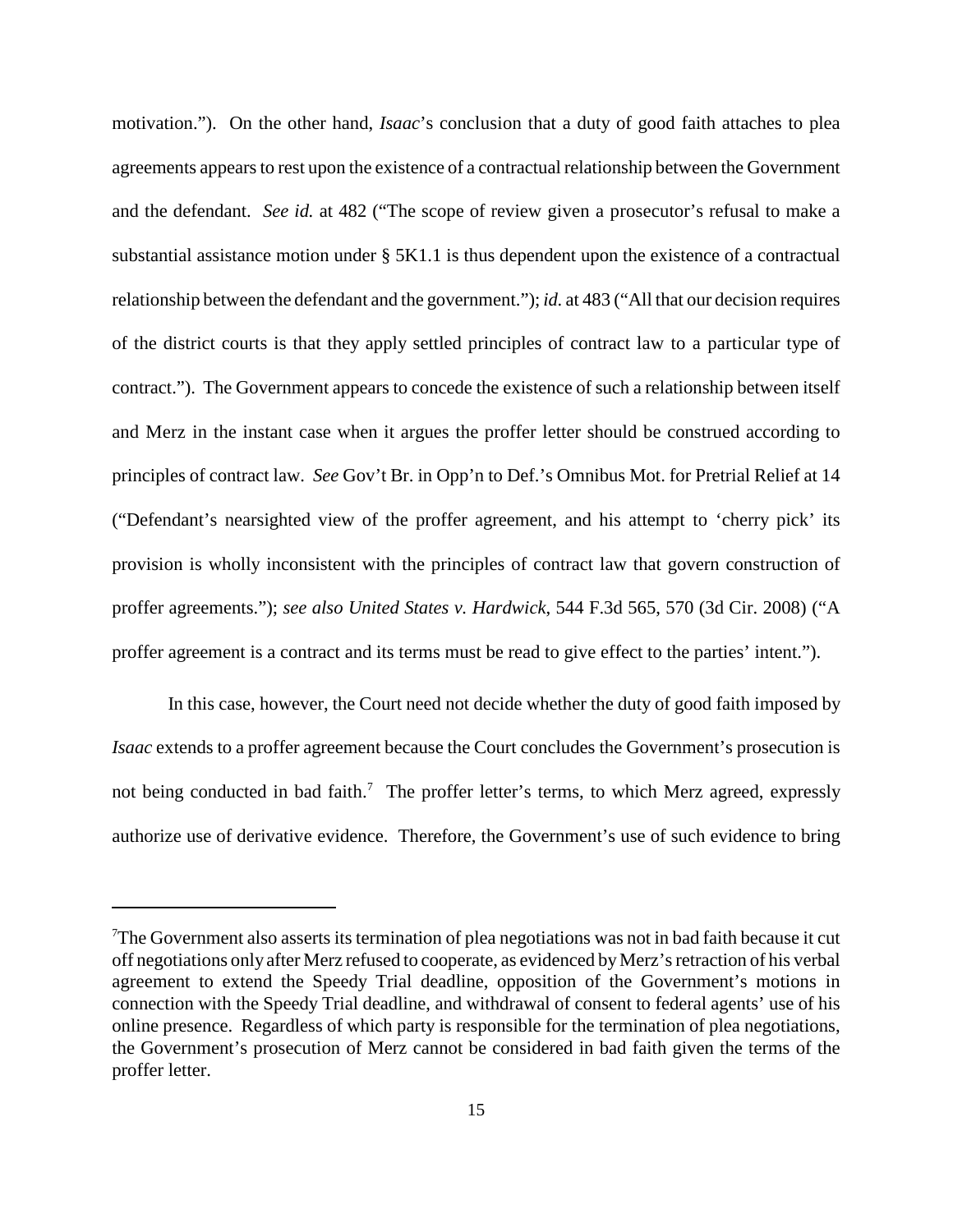additional charges against Merz cannot be considered bad faith when such use was contemplated by the terms of the proffer agreement. Similarly, the terms of Defendant's consent to assume his online identity were governed by a "Consent to Assume Online Presence," to which Defendant agreed "freely and voluntarily, without fear, threats, coercion, or promises of any kind." Thus, the Government's use of information it gained through its online investigation of the My Kingdom website is not evidence of bad faith because the Government expressly made no promises not to prosecute Merz in exchange for his consent to use his password and online identity. The Court concludes, even assuming a duty of good faith attaches to a proffer agreement, Merz has failed to show the Government's prosecution was conducted in bad faith. Therefore, Merz's motion to dismiss Counts I and IV of the Second Superseding Indictment will be denied.<sup>8</sup>

The Government moves to admit evidence of Merz's two prior convictions of child molestation under Federal Rule of Evidence 414, which establishes an exception to the general rule that evidence to show the defendant's propensity to commit a crime is inadmissible. Rule 414 provides that evidence of similar crimes may be admissible in child molestation cases. The Government seeks to introduce evidence of 1) Merz's July 9, 1987 conviction of involuntary deviate sexual intercourse and corruption of a minor, for molesting a 10-year-old girl; and 2) Merz's May 26, 1993 conviction of aggravated indecent assault, indecent assault, and corrupting a minor, for molesting a nine-year-old girl. The Government asserts it is prepared to introduce certified copies of Merz's guilty pleas, commitment orders, complaints, affidavits of probable cause, an interview

<sup>&</sup>lt;sup>8</sup>In his brief in support of his Supplemental Motion for Pretrial Relief, Merz argues government agents, while posing as Merz on the My Kingdom website, revealed information about Merz, particularly his name, to a third party who will testify against Merz at trial. The Court reserves until trial its ruling on admissibility of such testimony.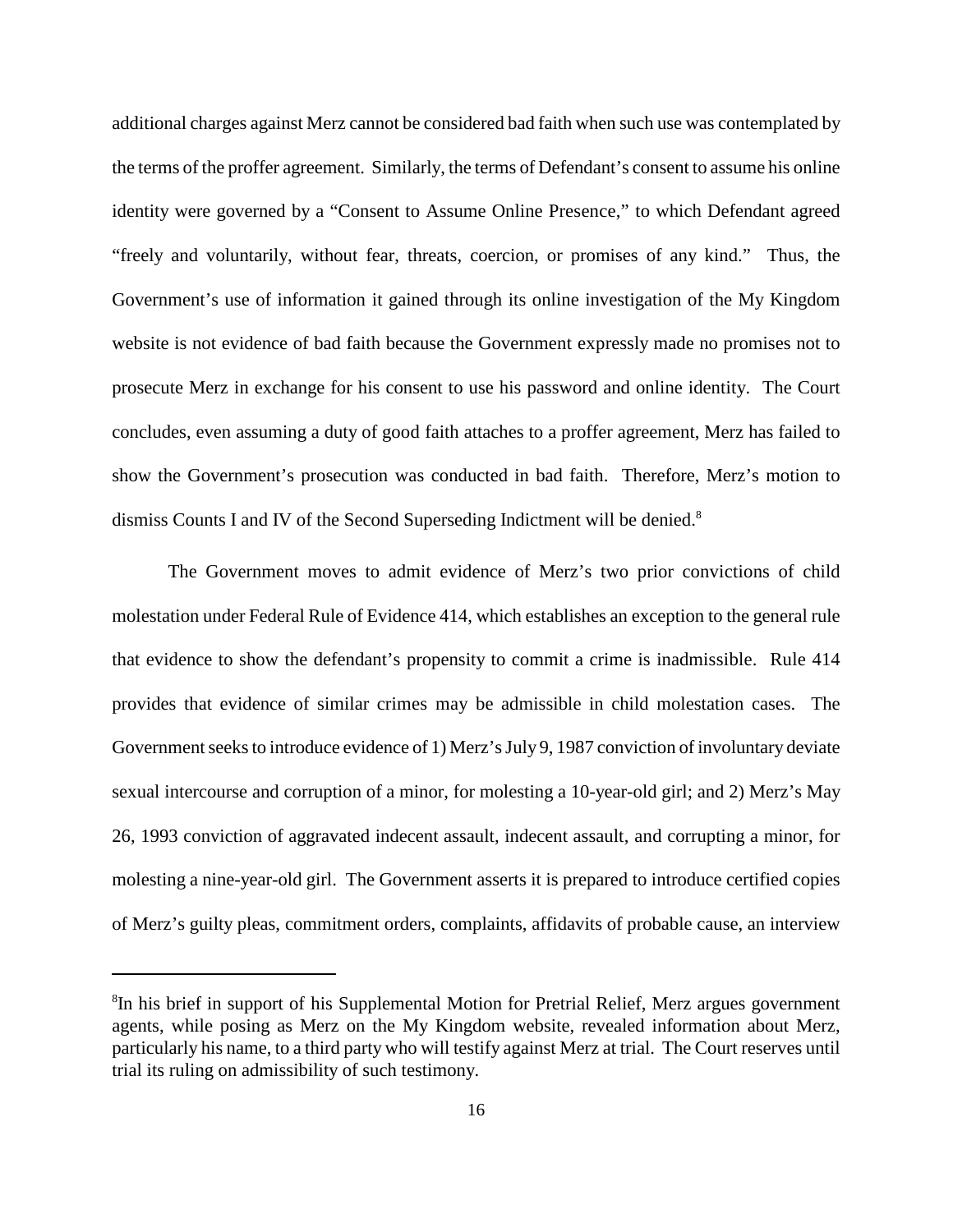record attested to by Merz, and the transcript of Merz's May 26, 1993 plea hearing.

Rule 414 states in relevant part:

(a) In a criminal case in which the defendant is accused of an offense of child molestation, evidence of the defendant's commission of another offense or offenses of child molestation is admissible, and may be considered for its bearing on any matter to which it is relevant.

. . .

(d) For purposes of this rule and Rule 415, . . . "offense of child molestation" means a crime under Federal law or the law of a State . . . that involved –

(1) any conduct proscribed by chapter 109A of title 18, United States Code, that was committed in relation to a child;

(2) any conduct proscribed by chapter 110 of title 18, United States Code;

(3) contact between any part of the defendant's body . . . and the genitals . . . of a child;

(4) contact between the genitals . . . of the defendant and any part of the body of a  $child; \ldots$ .

Fed. R. Evid. 414. The Third Circuit has instructed a Rule 403 balancing analysis is appropriate when deciding whether to admit evidence under Rules 414. *See Johnson v. Elk Lake Sch. Dist.*, 283 F.3d 138, 155-56 (3d Cir. 2002).

Merz is charged with an "offense of child molestation" in the instant matter because the crimes for which he was indicted – violations of 18 U.S.C.  $\S$ § 2251; 2252 – are found within chapter 110 of Title 18 of the United States Code, and Rule 414 defines "offense of child molestation" to include all conduct proscribed by that chapter. Fed. R. Evid. 414(d)(2). Merz's prior convictions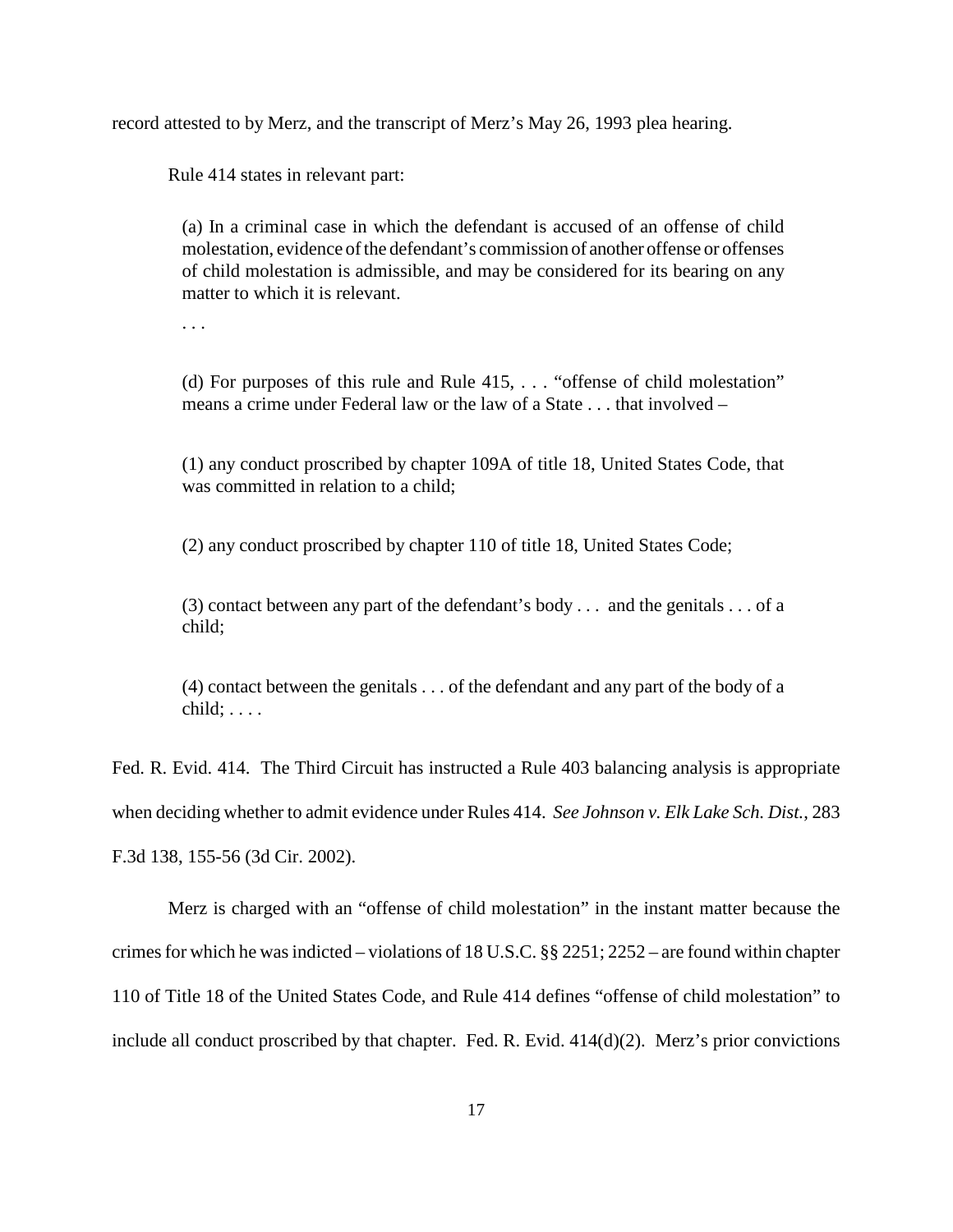were also "offenses of child molestation" under Rule 414. Merz's 1987 conviction involved conduct which satisfies the definitions of "offense of child molestation" set forth in Rule  $414(d)(1)$ , (3), and (4), and Merz's 1993 conviction involved conduct which satisfiesthe definitions of "offense of child molestation" set forth in Rule 414(d)(1) and (3).

Rule 414 is the result of a "strong legislative judgment that evidence of prior sexual offenses should ordinarily be admissible." *Johnson*, 283 F.3d at 155 (citing *United States v. LeCompte*, 131 F.3d 767, 769 (8th Cir. 1997)). Where the government can show a past offense with specificity and the act is sufficiently similar to the act with which the defendant is charged, there is a presumption in favor of admissibility of Rule 414 evidence. *See id.* at 156. The following factors are also relevant when weighing admissibility under Rule 414: "the closeness in time of prior acts charged, the presence or lack of intervening events, and the need for evidence beyond the testimony of the defendant and alleged victim." *Id.* (citing *United States v. Guardia*, 135 F.3d 1326, 1331 (10th Cir. 1998)) (internal quotation marks omitted).

Asforthe first *Johnson* factor, the Government's certified copies of Merz's prior convictions and related documents are specific and conclusive evidence of Merz's prior child molestation offenses. Regarding the second *Johnson* factor, though thisis a closer question, theCourt concludes Merz's prior offenses are sufficiently similar to the acts charged in the instant matter. Child pornography is a form of child sexual abuse, as is child molestation. *See United States v. Betcher*, No. 07-2173, 2008 WL 2796721, at \*4 n.6 (8th Cir. July 22, 2008); *United States v. Bentley*, 475 F. Supp. 2d 852, 858 (N.D. Iowa 2007). Other courts have similarly admitted evidence of child molestation under Rule 414 where defendants were charged with child pornography crimes. *See Bentley*, 475 F. Supp. 2d 852; *United States v. Prawdzik*, No. 07-40-03, 2008 WL 3983811 (E.D.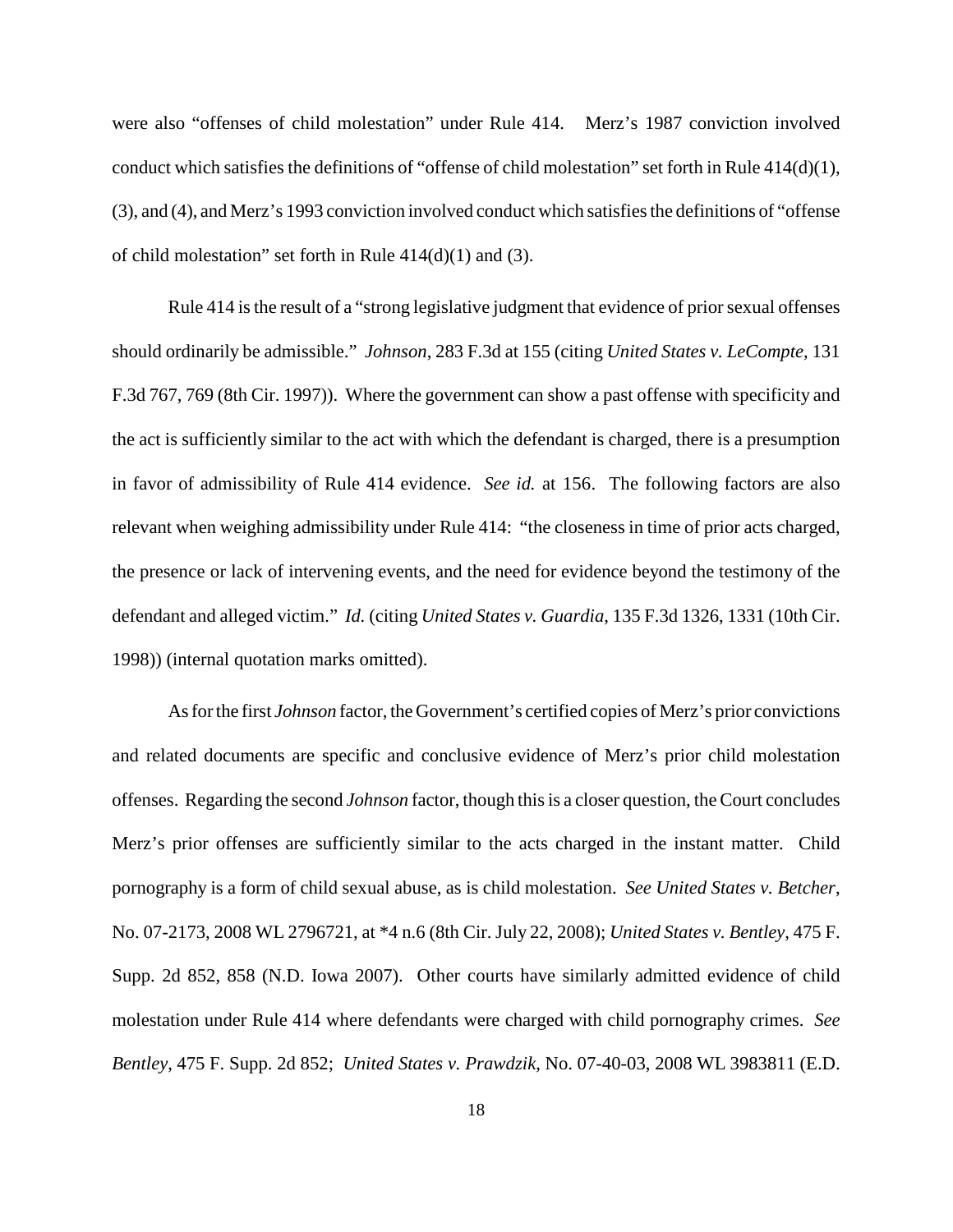Pa. Aug. 25, 2008); *United States v. Summage*, No. 3:08-cr-0048-JAJ, 2008WL2561221 (S.D.Iowa June 26, 2008). Merz's past convictions are also similar to the instant charges because both previous convictions resulted from Merz's molestation of young female victims, and the vast majority of child pornography in Merz's cache depicted young female victims. Because the Government has shown Merz's past child molestation offenses with specificity and has shown they are sufficiently similar to the crimes charged in the instant matter, the Court concludes there is a presumption in favor of their admissibility. *See Johnson*, 283 F.3d at 155-56. This is not a case, however, in which the Government's "need for evidence beyond the testimony of the defendant and alleged victim" weighs in favor of admissibility. <sup>9</sup> *Id.*

Under *Johnson*, the Court must conduct a Rule 403 balancing analysis and weigh the probative value of evidence of Merz's prior child molestation offenses against its prejudicial effect. The evidence is relevant and probative because it tends to show Merz's propensity to sexually victimize young girls, and he is charged with sexually victimizing young girls in the instant case. *See Bentley*, 475 F. Supp. 2d at 859-60 ("[T]he very purpose of Rule 414 is to show propensity."). Though evidence of Merz's past child molestation offenses hasthe potential to be highly prejudicial, such evidence will not be unfairly prejudicial, in light of the policy choices made by the drafters of Rule 414. *See id.* ("[B]ecause propensity evidence is admissible under Rule 414, this is not *unfair* prejudice.") (citations omitted; emphasis in original); *Summage*, 2008 WL 2561221, at \*3

<sup>9</sup> The other factors mentioned by the *Johnson* court are not particularly salient to the Rule 414 analysis in this case. *See* 283 F.3d at 156 (listing "the closeness in time of prior acts charged" and "the presence or lack of intervening events" as relevant factors in the Rule 414 analysis) (internal quotation marks omitted). Though Merz's prior child molestation offenses are relatively far in time from the acts for which he was indicted in the instant matter, he was incarcerated for those offenses for much of that time. Neither party has argued there are any relevant intervening events.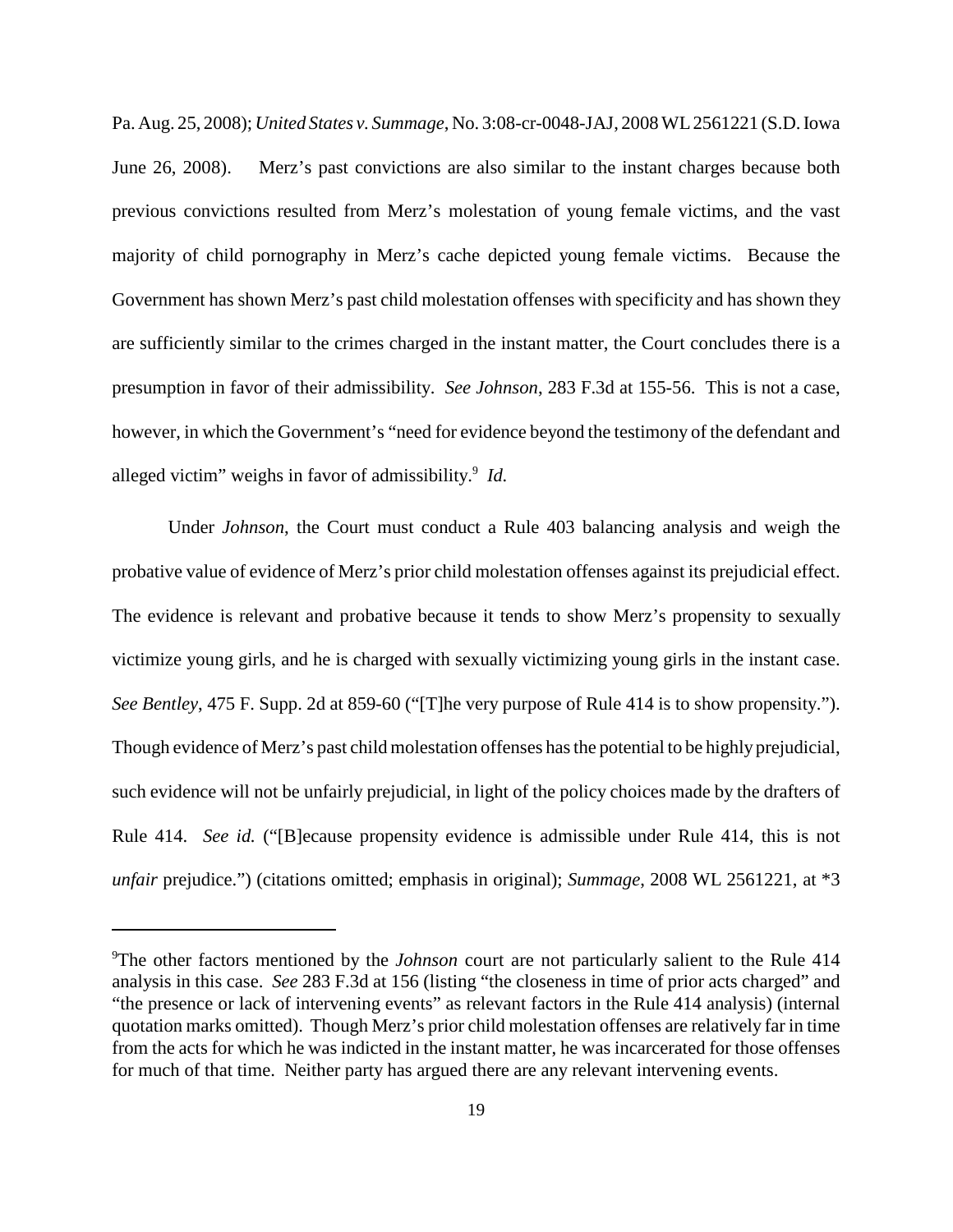("The defendant has not argued that there will be any unfair prejudice beyond what Congress contemplated in the enactment of 414."). Therefore, the Court concludes the probative value of Merz's past child molestation offenses outweighs their prejudicial effect, and the Court will grant the Government's motion to admit such evidence under Rule 414.

## **CONCLUSIONS OF LAW**

- 1. The Kirschner affidavit established a substantial basisfor concluding probable cause existed to uphold the search warrant for 3094 Agate Street. The resulting evidence from the warrant executed on February 27, 2007 is therefore admitted.
- 2. Even if the search warrant were defective, the good-faith exception to the exclusionary rule would apply and the evidence recovered from the search of Merz's residence still would be admissible.
- 3. In the March 14, 2007 proffer letter, the parties agreed the Government would not use any statements made by Merz during his proffer session. Such statements are therefore excluded.
- 4. In the March 14, 2007 proffer letter, the parties agreed the Government could make derivative use of statements or information provided by Merz during his proffer session. Such derivative evidence is therefore admitted.
- 5. Even if a good-faith duty attaches to the March 14, 2007 proffer letter, the Government's use of evidence derived from statements or information provided by Merz during his proffer session was contemplated bythe parties' agreement and therefore cannot constitute bad-faith prosecution. Merz's motion to dismiss two counts of the Third Superseding Indictment is therefore denied.
- 6. Evidence of Merz's prior child molestation offenses is admissible under Rules 414 and 403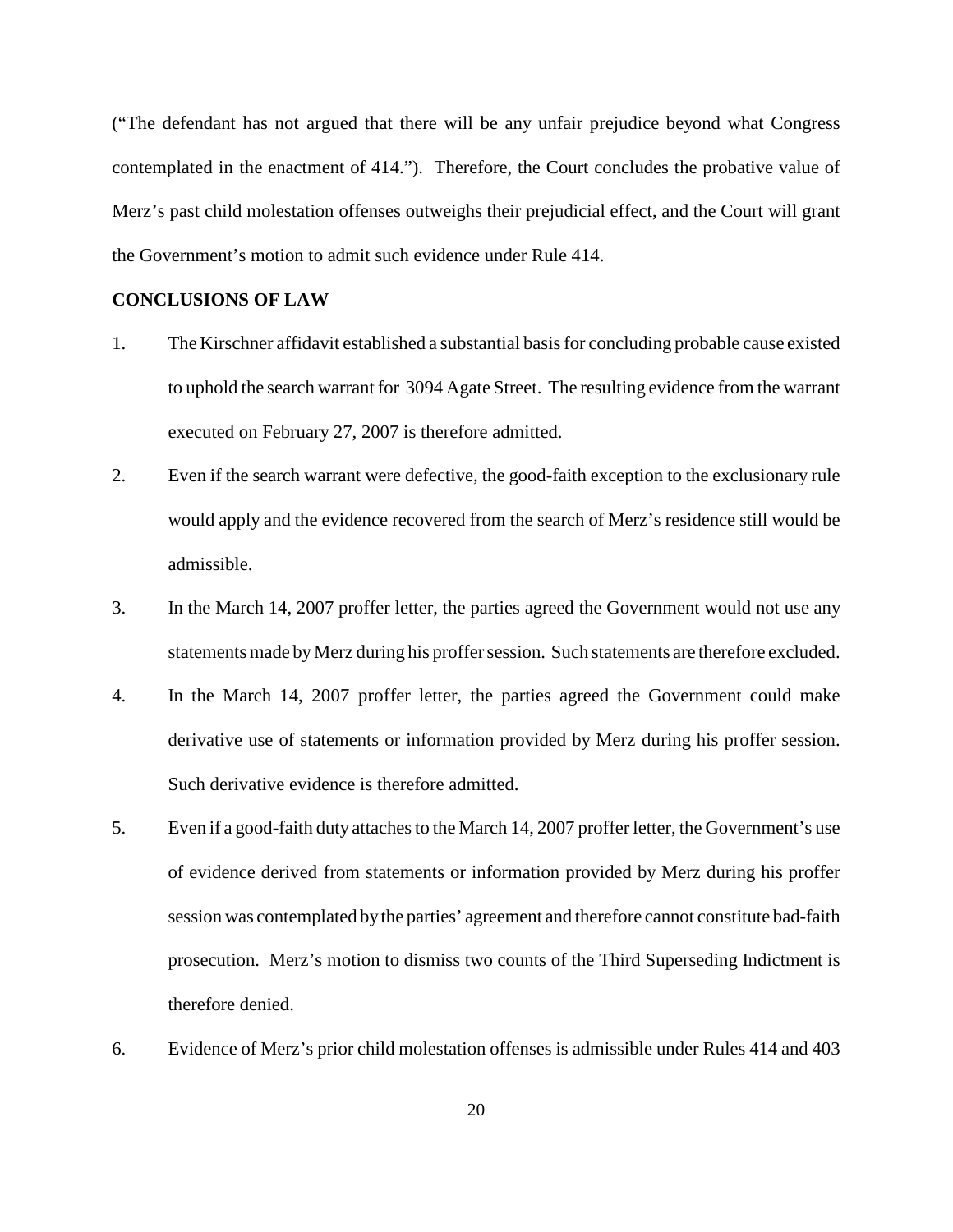and is therefore admitted.

An appropriate order follows.